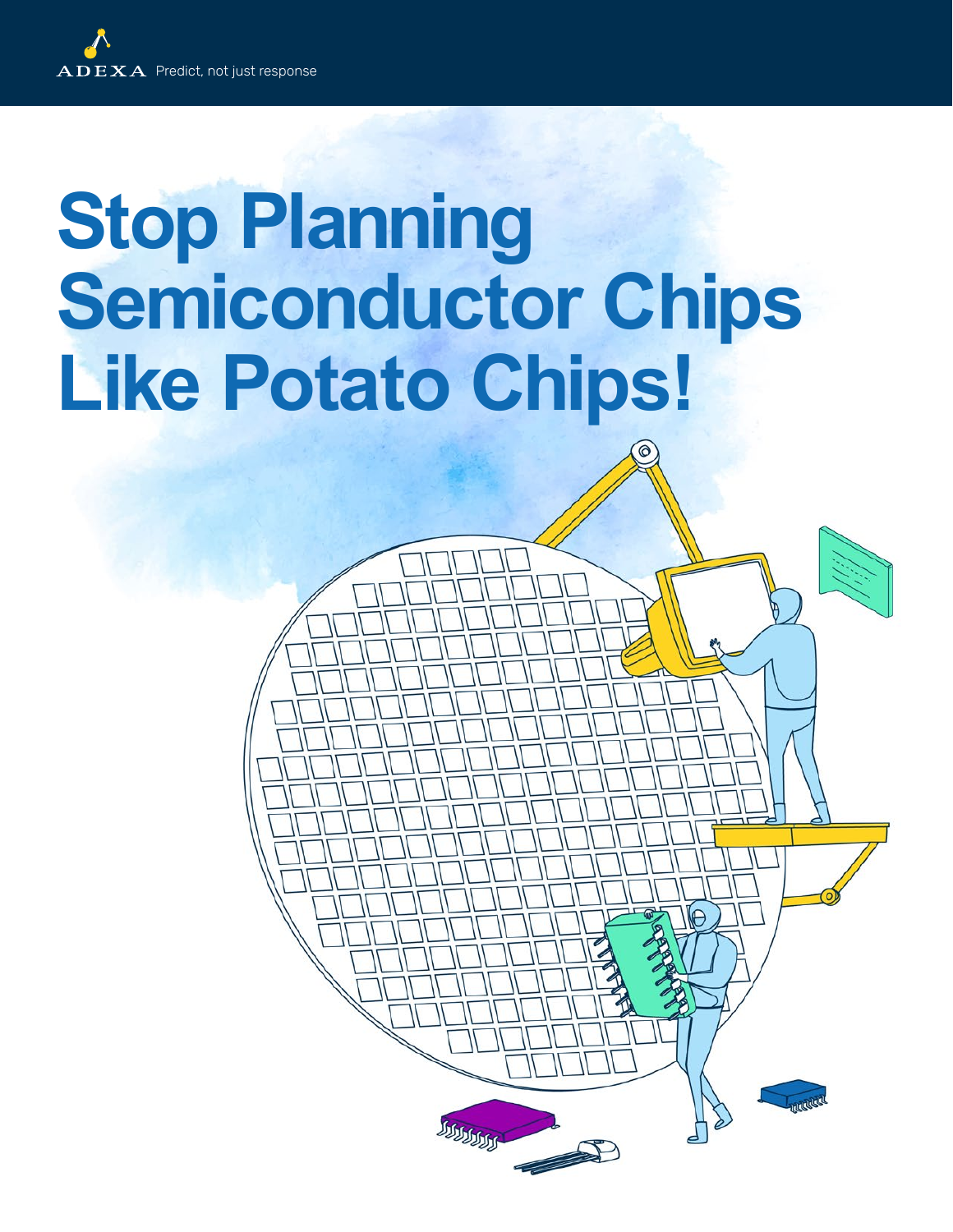It's no surprise that the Semiconductor industry is very asset-intensive, with long leadtimes and expensive capital equipment. Your supply chains may span the world and include assets that are owned by you, or other outsourced manufacturers.

This expensive capital equipment must be highly utilized in order to meet ROI goals, or just positive gross margins. With typical product lifecycles of less than 6 months, and sourcing lead-times of 3 to 4 months, it is imperative to make production decisions for new products even before the market demand is clear.

Add to this the difficulty of managing multifaceted product specifications for every customer, and you end up with a complex planning challenge which requires special planning functionality, that goes beyond the typical logic in most planning systems. In spite of this, many Chipmakers deploy "me-too" planning systems designed for industries that have similar requirements to Consumer Packaged Goods companies, like for potato chips.

Trying to meet semi-planning requirements with a system designed for general inventory planning is not a good way to meet your tough planning needs. In this ePaper, we first explore how the use of product *attributes* can simplify your planning environment.

Then we review the major differentiating requirements for the top Semi-planning processes, including Demand, Inventory, Operations, Supply, and Available-to-Promise planning stages.

# **Why Product Attributes?**

Attribute-based planning capability is a must for the Semiconductor industry. A typical customer specification in the Semiconductor industry will require around 7 *attributes* with an average of 10 choices for each attribute to fully describe the product to customers (Examples are: memory size, alternate components, speed designation, place of manufacture (Fab, Assembly), package type, date-ofmanufacture, engineering revision, lead frames, package

type, and power). If traditional or Smart Part#'s are used for master data management, then hundreds-of-thousands, or millions, of Part#'s would be proliferated with no way to apply business logic around them.

The cost on data maintenance, planning software complexity, and hardware required is enormous. The only reason a company would be forced into doing this is because they are using a system that was designed for the CPG industry, and not Semiconductor-specific requirements.

Instead a company can deploy a system with attribute-based planning and manage with just 7 to 10 *attributes*, used with a common-base Part#. The exact *attributes* required by a customer are attached with a customer specification, or with each order. Impact on the plan is handled by the attributebased logic. Next page will present examples on how it's used in Semiconductors.

**Note:** For more information about this important topic go to our comprehensive **[Attribute-Based Planning](https://www.adexa.com/innovations/attribute-based-planning/)**



**Semiconductor supply chain and frontend/backend planning are one of the most complex requiring a precise digital twin to enable optimal use of equipment and lowest cycle times.**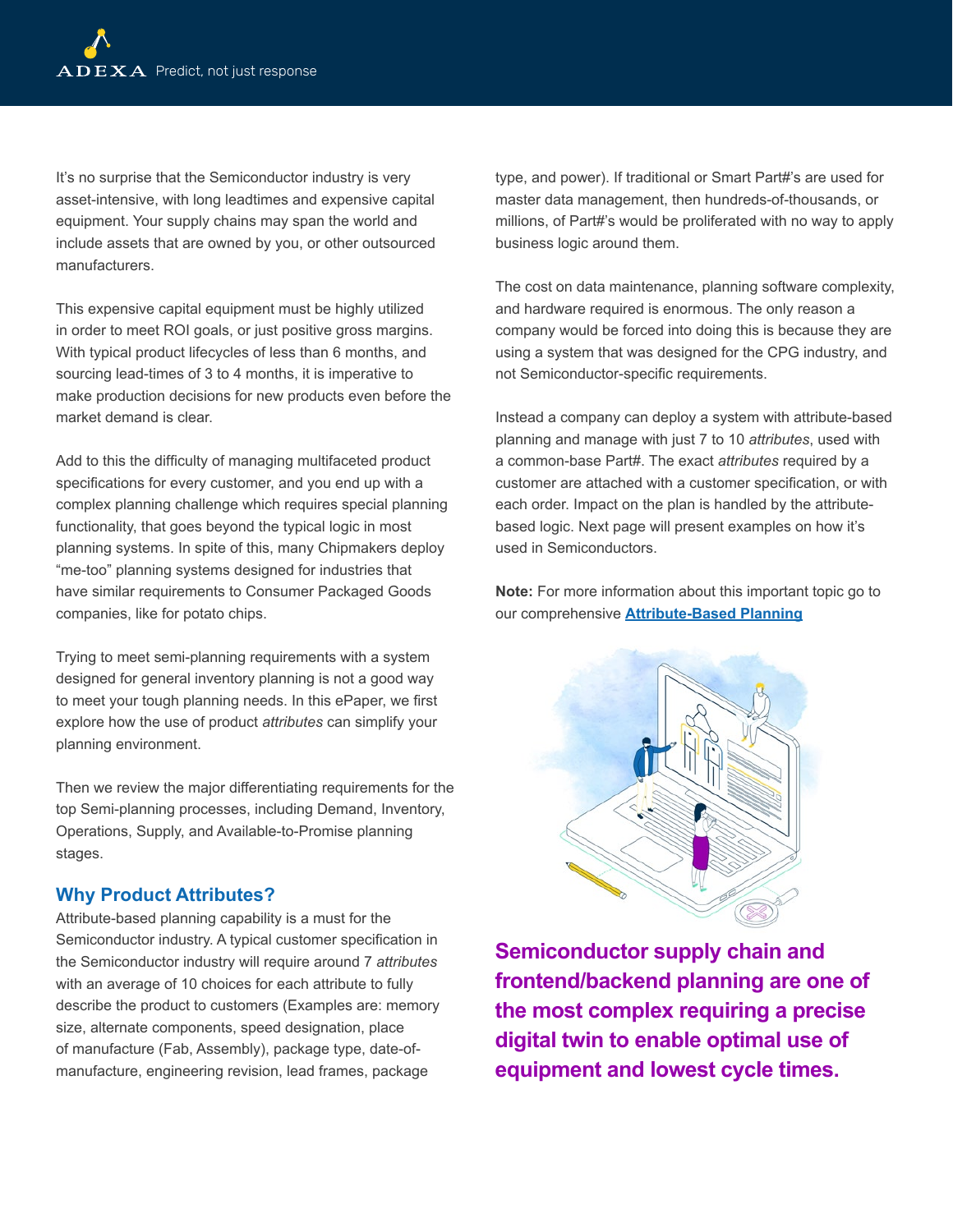### **Attributes in action**

#### **Product range and grades**

*Attributes* can be associated to one or multiple "lots" of generic products, with either a range, or grades, at any point in the manufacturing process. This functionality is used by organizations to match supply and demand according to specific customer requirements. In this way, it is easy to see if a production-lot will meet a customer's specifications. Systems made for CPG environments cannot do that.



0000000

#### **Qualification matrix**

The Qualification Matrix is used to define product revisions and subcontractor locations that have been qualified or accepted by each customer. As demands are placed into the model, the planning tool will only peg to the accepted product and location defined in the Qualification Matrix, for each customer. This is also applicable to process variances within a manufacturing stage per customer--if Customer "A" requires that system level test be conducted before shipment and Customer "B" does not, then attribute associated with this criterion will match and inventory will be planed, accordingly.



#### **Date code range**

The Date Code Range is the acceptable date-of-manufacturing limits that customers can put on an order. *Attributes* are the only way that a company can handle this requirement, since the Date Code Range will change with each order. Traditional planning systems cannot handle this, and therefore cannot tell when a customer order can be satisfied.

## **Demand Planning**

When it comes to discussing major planning processes for the Semiconductor industry, it makes most sense to start with the customer.

Most planning systems have been designed for conventional industries, where product lifecycles are long, and it's much easier to link demand history of older products to new products. Semiconductors' ultra-short product lifecycles present a big challenge to the traditional demand planning solutions.

These systems rely heavily on statistical trends, which predict less accurate forecasts as new products are introduced to the market, in shorter timeframes. Also for more conventional verticals, there are fewer technical specifications or *attributes* to classify, or subdivide, the same set of products for analysis.

In the Semiconductor industry *attributes* need to be used for both sales trend analysis, and to help predict new product demand.

Here are some of the capabilities for an ideal Semi-based Demand Planning system:

- Utilizes *attributes* to segment the product lines based on key-characteristics
- Ability to have multiple parallel hierarchies for segmenting products for analysis
- Ability to calculate expected revenue by using averagesales-price (ASP) based on "views" of data for the various *attributes*
- Ability to visualize the impact of constraints from upstream stages (i.e. Fabrication Lines)

These are just the unique factors that would be required for Semiconductors. A more complete list would also contain statistical forecasting, collaboration, workflow, etc.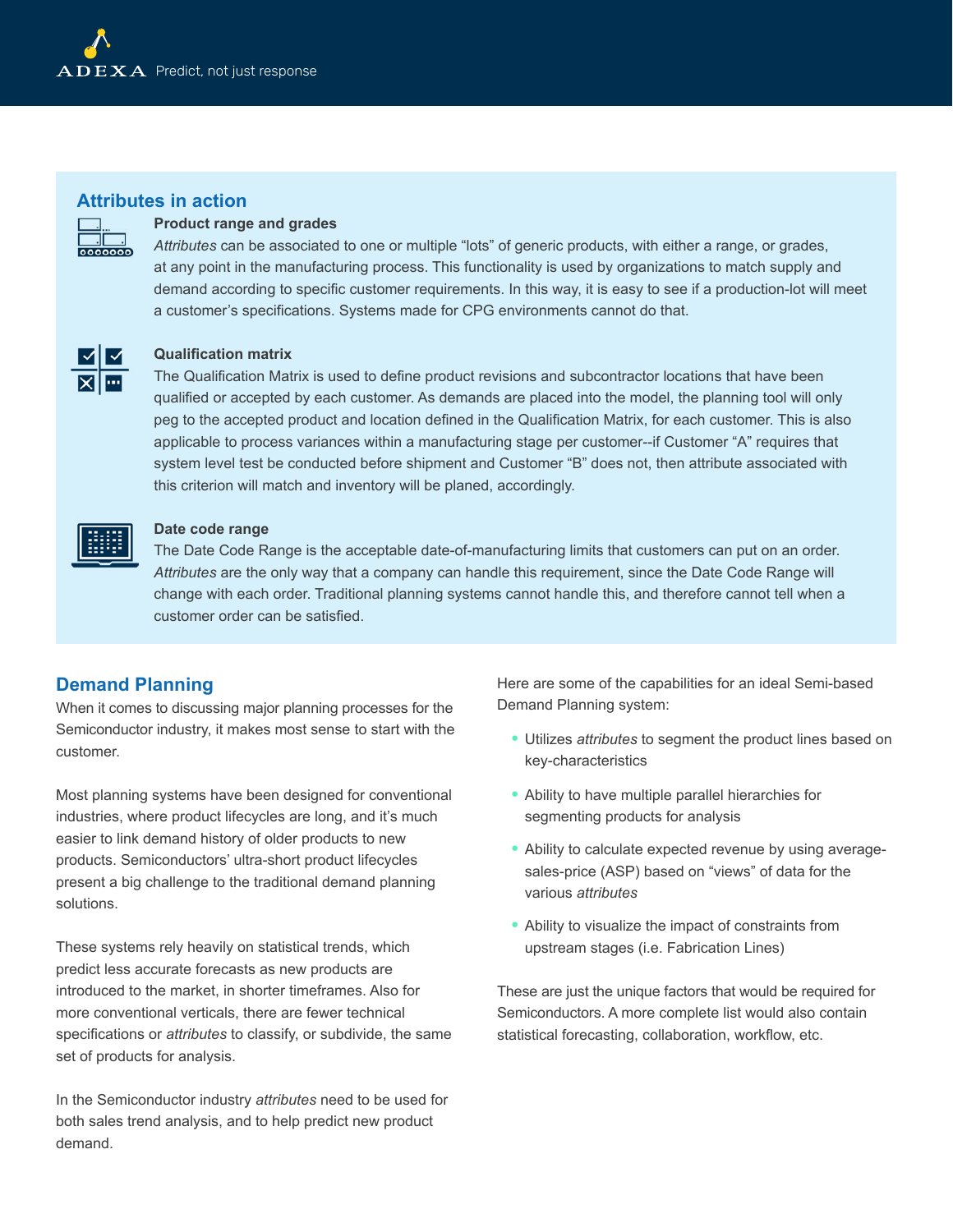# **Multi-Echelon Inventory Optimization Planning**

Inventory Planning in a Semi-company needs to be coordinated across the entire supply chain at many levels, which includes subcontractors and in-house manufacturing. A typical system would only look at the end-item inventory buffers.

Multi-Echelon Inventory Optimization will consider how much inventory needs to be held at each stage of the supply chain (Die bank, tested product, packaged product, customer hubs).

Most critical is to determine how much of a buffer to hold, in the Die bank, to protect against uncertain demand on the Fabrication Lines.

An ideal Multi-Echelon Inventory System for the Semiconductor industry would be able to do the following:

- Balance the cost of a stock-out against the cost-of carrying inventory. (Inventory carry-cost should include the risk of obsolescence, so that the system optimizes the tradeoff between stock-out-cost and inventory cost)
- Set the basic inventory levels at both the end-item (i.e. after test) for make-to-stock products, and at the Die bank—with consideration for lead-times through Assembly & Test
- Allow the user to dictate service-levels for the Die bank so that the Die bank objectives can be achieved through enforcing the policy

**Note:** For more information about this topic go to **[Multi Echelon Inventory Optimization](https://www.adexa.com/solutions/multi-echelon-inventory-optimization-meio/)**

# **Operations Planning**

The Operations Planning is part of the overall S&OP planning process. It needs to determine what forecasts to satisfy if constrained, what inventory levels to target, the build plan for Fab into Die bank, and the amount of subcontractor capacity in Assembly. The needed input is the Demand Plan and the Inventory Plan, as already discussed. At this stage, "What-if" analysis capability, to compare various planning scenarios, becomes essential.

The differences for the Semiconductor environment need to be addressed in the Operations Planning system by considering the following circumstances:

- The unpredictability should be considered at the Fablevel more than the end-item level. This is because products can be manufactured to the Die bank and then completed later (i.e. uncertainty around Die bank demand needs to be addressed)
- The impact of Qualification Matrix needs to be considered. If specific customers represent a disproportionate amount of the forecast for a given product, it may skew the capacity requirements for certain vendors. This in turn could throw off required inventory builds. *Attributes*, or specially named SKU's, need to be used to keep this visible
- The long manufacturing lead-times of chips are also very different than in traditional industries. This is especially difficult for "time-bucketed" systems to handle. The system has to be able to manage cumulative lead-time across buckets
- The ability to address and analyze special requirements of any kind for specific customer needs. This includes special packaging, materials, or other restrictions that need to be considered in the S&OP time-horizon

If many of the above are factors in your enterprise, it may be necessary to perform longer range planning on a demandby-demand basis using Master Production Planning tools. The easiest question to ask is: "how much do customer specifications affect the 12-months plan?"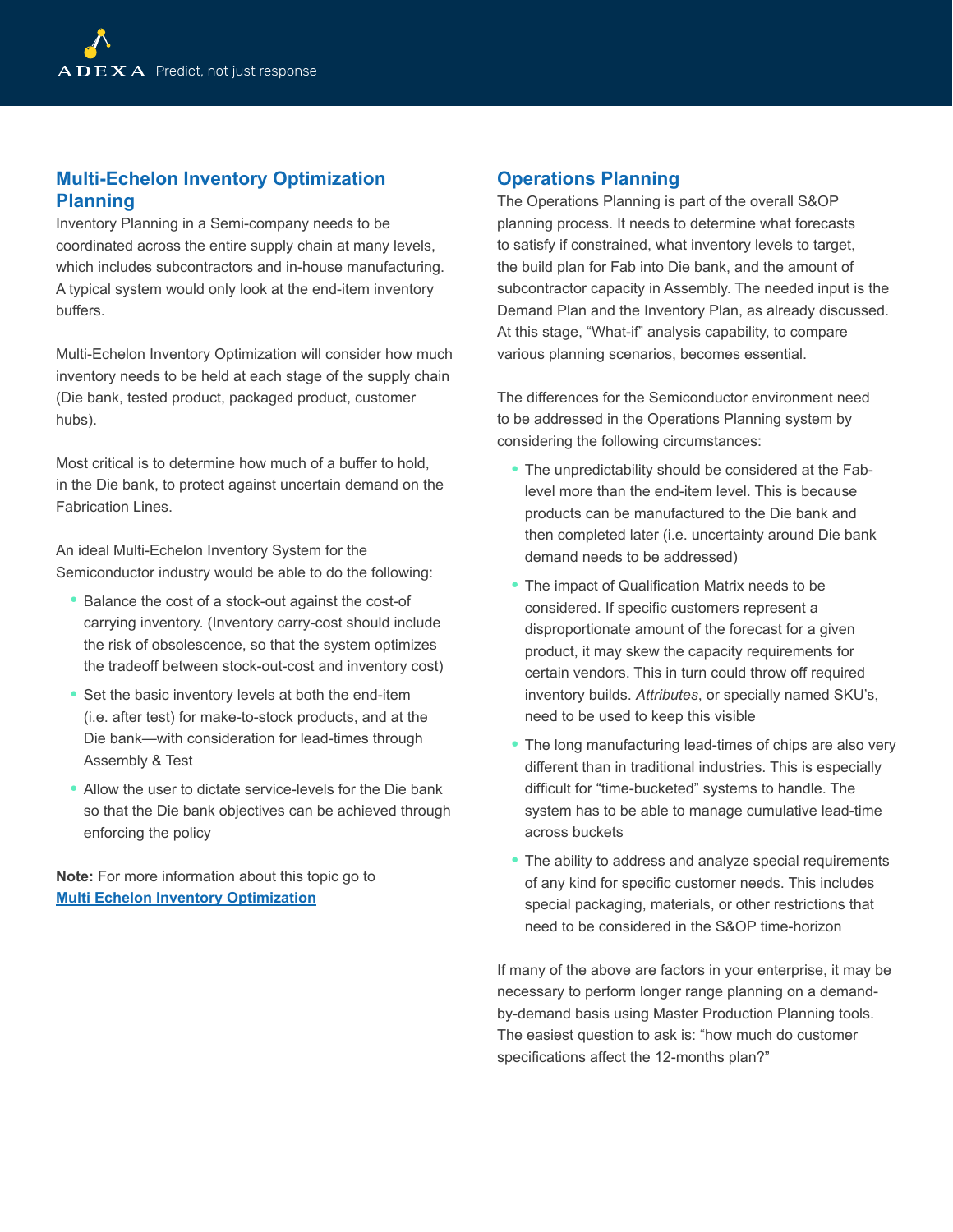# **Supply Chain Planning**

Supply Chain Planning is where the rubber-hits-the-road for the Semiconductor industry. When business is good there will be a capacity bottleneck in Fab, limiting the supply of wafer-starts available to satisfy customer orders.

This bottleneck is two steps away from the finished-goods stage and must be managed carefully. The planning algorithms of traditional systems (which net inventory at each level of the Bill-of-Materials) makes it impossible to determine how critical each dependent-demand really is. These systems cannot tell if new starts are required to just fill safety-stock, or to meet a hot customer order.

An attribute-based planning system can propagate the specifications of the customer order, at each stage of planning. The order based approach of a system built for the Semiconductor industry is very different than one built for the CPG logic—where the focus is on planning generic inventories, and not orders.

Also, with order-based approach with *attributes*, each order is planned and coordinated by stage—ensuring the most important orders are handled with the highest priority.

The following capabilities are specific to supply chain planning systems built for the semi-based enterprises:

- The semi industry has alternative BOM's and complex routings that have 100 or more operations. It also has processing times that change based on resource combinations used (i.e. tester-handler combinations). Accurate order-commit dates and capacity usage calculations requires software that can handle this in a concrete manner
- Ability to propagate the priority of the order line-item, so that the WIP and work-orders in the Assembly & Test areas can be planned based on importance. Remember, planning systems built for the CPG industry drop visibility to order priority when finished-goods inventory is netted
- Ability to handle *attributes* that describe the sitequalifications of the order. Inventory based systems lose visibility to the order, and therefore cannot plan into the correct manufacturing location
- *Attributes* should handle the grading, and other engineering characteristic, of the inventory after probe. Again, this capability is none-existent in inventory based planning systems built for the CPG vertical
- The planning solution must recognize all other product specifications, which make each customer order unique. An example is an acceptable manufacturing Date Code Range. Only an attribute-based system can handle this, and therefore only such a system can give accurate plans

## **Available-to-promise & capable-to-promise**

Supply Chain Planning and real-time Available-to-Promise (ATP) solutions have similar requirements when it comes to the Semiconductor industry. The big difference is that all the special planning logic that has to be applied to the Semiconductor industry needs to be done in less than a second.

That is the only acceptable amount of time after the customer service representative presses the button to check on availability-date quote for a potential order.

Accordingly, all the priority-logic, allocation, date codes, qualified contractors, Die revisions, capacity in assembly, and available wafer-starts must be applied within that very same second.

It takes a system with special capabilities to handle this. If given less than a second, at best the traditional planning systems can only net from committed forecasts and finishedgoods inventory.

Another key difference is the Capable-to-Promise (CTP) logic required. CTP is a critical function used for promising orders when inventory is not available. It has to consider capacities, priorities, availabilities, etc.

The long lead-times for Chips and the complexity of planning for Fabs, Assembly, Test, and Packaging make the Capableto-Promise calculation tricky—to put it lightly.